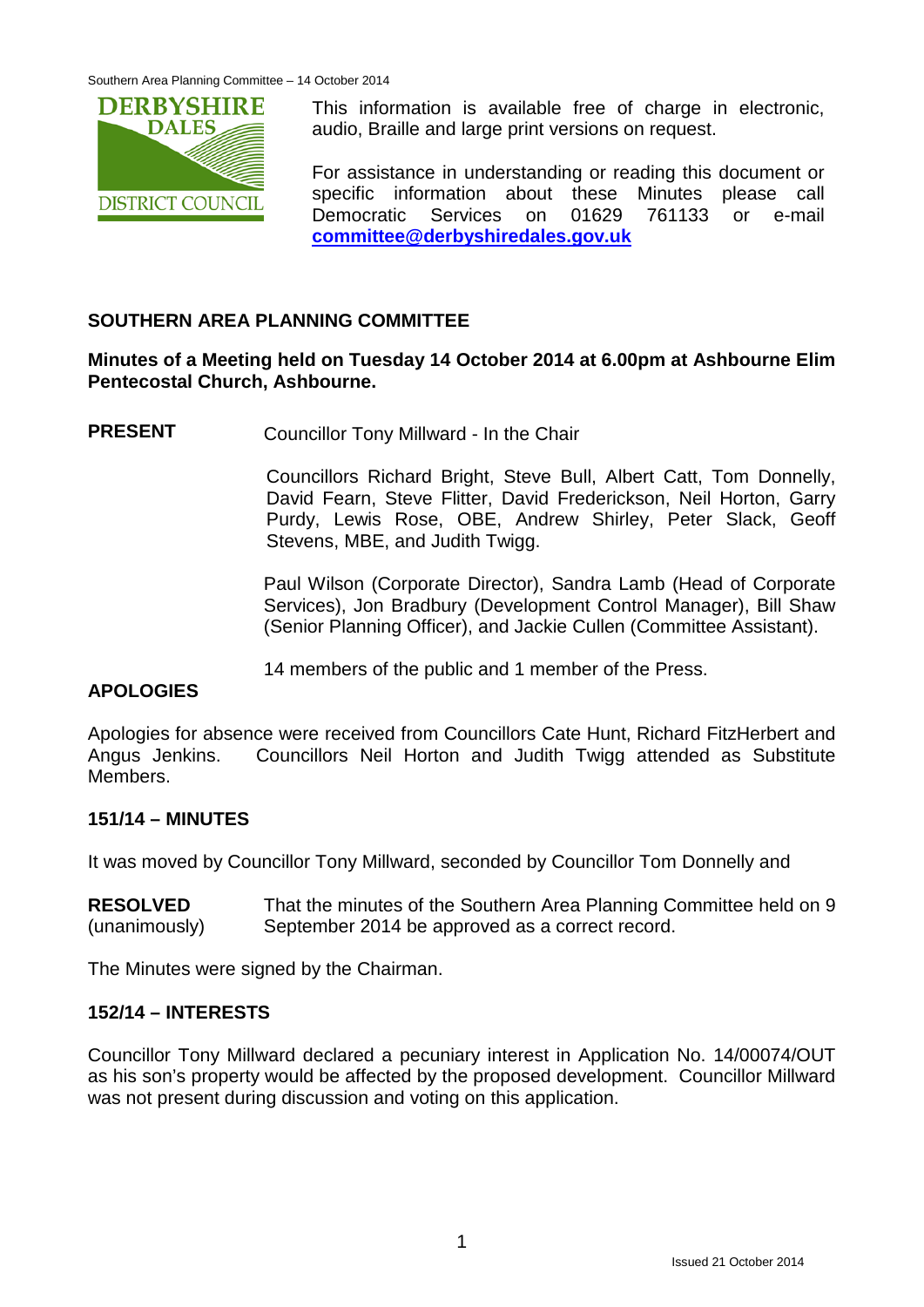# **153/14 – APPLICATION NO. 14/00514/FUL – EXTERNAL ALTERATIONS TO WINDOWS, INSERTION OF ROOFLIGHTS AND SOLAR PANELS AND ERECTION OF 2 NO. FLUE PIPES AT THE STABLES, MAIN STREET, KNIVETON**

The Committee visited the site prior to the meeting to enable them to fully appreciate the issues involved.

A copy of correspondence received after publication of the Agenda was circulated at the meeting.

It was moved by Councillor Lewis Rose, OBE, seconded by Councillor Garry Purdy and

**RESOLVED** (unanimously) That planning permission be granted subject to the conditions set out in the report.

### **154/14 - APPLICATION NO. 14/00418/FUL – ERECTION OF TWO HOLIDAY LODGES WITH ASSOCIATED ACCESS AND HARDSTANDING AT SHININGFORD FARM, CARSINGTON**

The Committee visited the site prior to the meeting to enable them to fully appreciate the issues involved.

In accordance with the procedure for public participation, Mr Jon Millhouse of PMW Properties, Agent, spoke in favour of the application.

A copy of correspondence received after publication of the Agenda was circulated at the meeting.

It was moved by Councillor Garry Purdy, seconded by Councillor Steve Flitter that planning be granted.

#### **Voting:**

| For                | 6 |
|--------------------|---|
| Against            |   |
| <b>Abstentions</b> | 2 |

The Chairman declared the motion defeated.

It was then moved by Councillor Richard Bright, seconded by Councillor David Fearn and

**RESOLVED** That planning permission be refused for the reasons set out in the report.

#### **Voting:**

| For         |   |
|-------------|---|
| Against     | 6 |
| Abstentions | 2 |

### **155/14 - APPLICATION NO. 14/00074/OUT – RESIDENTIAL DEVELOPMENT (367 DWELLINGS), EMPLOYMENT SITE, COMMERCIAL AND COMMUNITY SERVICES,**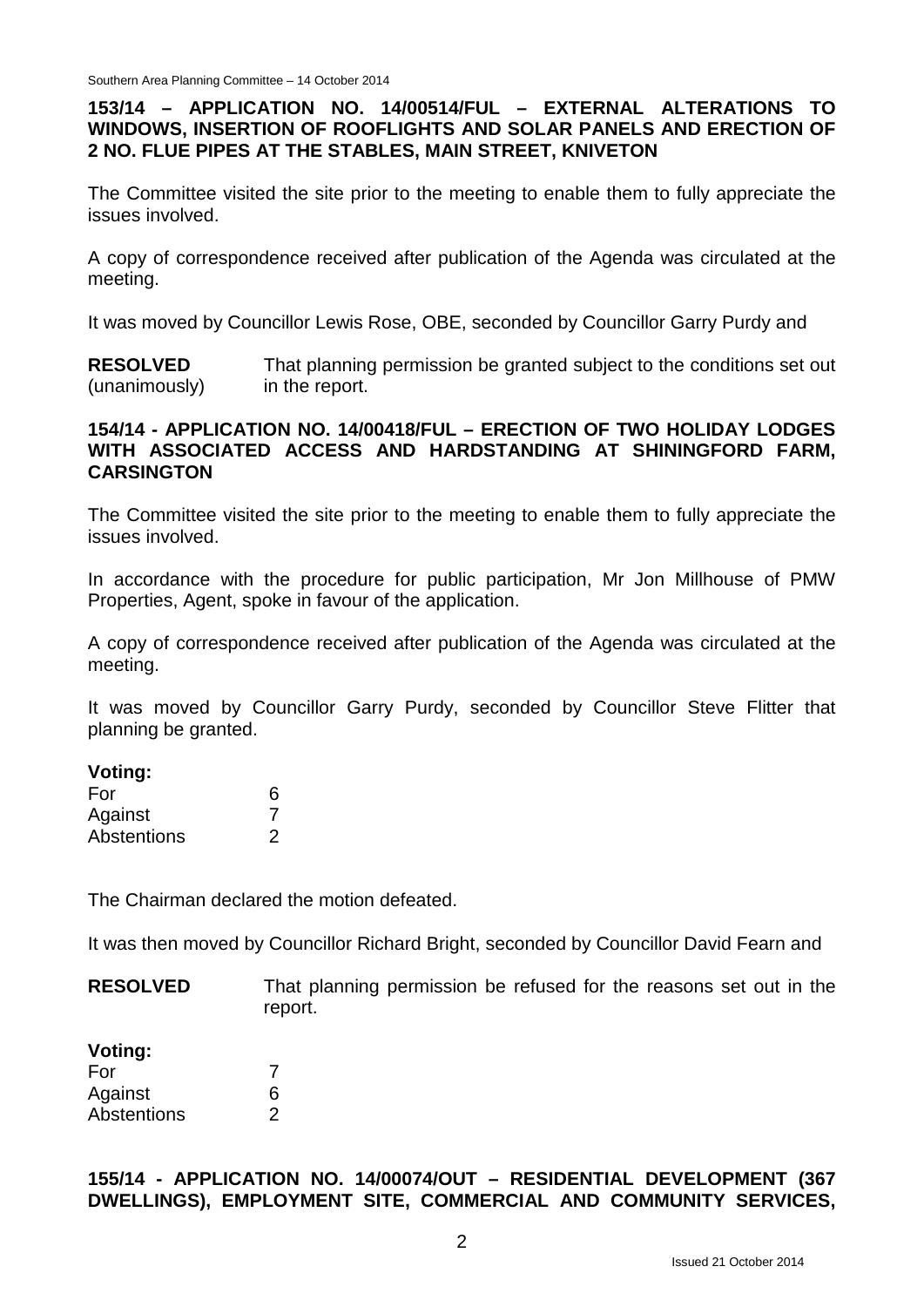## **LINK ROAD, ACCESS AND LANDSCAPING (OUTLINE) AT ASHBOURNE AIRFIELD, ASHBOURNE**

Councillor Tony Millward was not present during discussion of this item. Councillor Donnelly took the chair.

Councillor David Frederickson left the meeting at 6.45pm prior to voting on this item.

The Committee visited the site prior to the meeting to enable them to fully appreciate the issues involved.

In accordance with the procedure for public participation, Mr Stephen Millward, local resident, Helen Johnson, local resident and on behalf of her parents, owners of JC Archer Limited, John Hall, on behalf of Osmanston & Yeldersley Parish Council, James Woodrow and Charles Swabey, local residents, Cllr Darren Archer, on behalf of Ashbourne Town Council and Mrs Woodrow, local resident, all spoke against the application. Jeffrey Phillips, on behalf of Ashbourne Neighbourhood Plan Steering Group, commented on the application, and Jonathan Jenkins, Agent, spoke in favour of the application.

A copy of correspondence received after publication of the Agenda was circulated at the meeting; this comprised correspondence from the Applicant, and a report from Ashbourne Town Council.

Representations received were listed and their contents summarised in the report.

It was moved by Councillor Lewis Rose, OBE, seconded by Councillor David Fearn and

**RESOLVED** (unanimously) **Voting:** That authority be delegated to the Development Manager to grant permission subject to conditions on completion of a legal agreement to secure payments in relation to educational facilities, improving the highway network, establishing a bus service and setting up a travel plan and to secure a scheme of farmland management to mitigate the impacts on ground nesting birds.

| 11 |
|----|
|    |
| 1  |
|    |

The Vice Chairman declared the motion carried.

### **156/14 - APPLICATION NO. 14/00467/FUL – ERECTION OF FOOD RETAIL STORE WITH ASSOCIATED CAR PARKING, SERVICING AND LANDSCAPING, LAND AT CARNATION WAY, ASHBOURNE**

The Committee visited the site prior to the meeting to enable them to fully appreciate the issues involved.

In accordance with the procedure for public participation, Glen Stidever, Regional Property Developer for Aldi Stores Ltd, spoke in favour of the application.

A list of representations received was set out in the report.